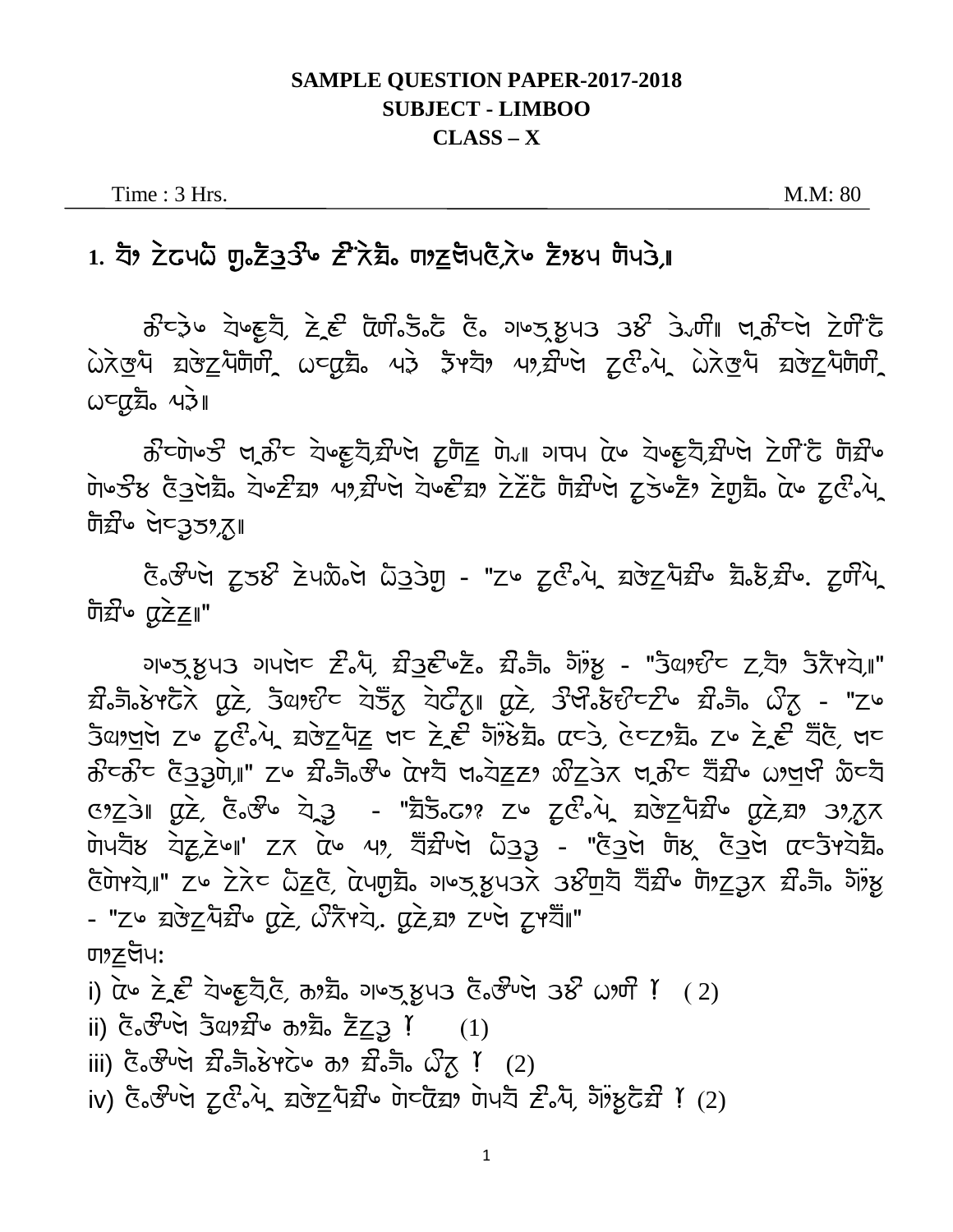v) xfIilNn[ sLclIhfIx[CdX tulaf d[GpLdfCclNn[ xfIilG y] d[TtLZ (2) vi xfIilMNn[ sNn[ sL;fefI cfSs]FlS sL;lI glt-tLZ (2) vii) vLg[C y]cfI x[Ss] d[TtLZ (2) vi) **xfIilNn[ sNn[ sL;fefI cfSs]FlS sL;lI glt-tL**Z (2)

- $2.$  " $\geq$ ិស (2)  $\geq$   $\geq$  of  $\frac{1}{2}$  of  $\geq$   $\geq$   $\geq$   $\geq$   $\geq$   $\geq$   $\geq$   $\geq$   $\geq$   $\geq$   $\geq$   $\geq$   $\geq$   $\geq$   $\geq$   $\geq$   $\geq$   $\geq$   $\geq$   $\geq$   $\geq$   $\geq$   $\geq$   $\geq$   $\geq$   $\geq$   $\geq$   $\geq$   $\geq$   $\sum$ פּאַךְ $\sum$  נוכ $\sum$ יפּא $\sum$  האופ
- $3.$   $\overline{z}$ )  $\overline{z}$   $\overline{z}$   $\overline{z}$   $\overline{z}$   $\overline{z}$   $\overline{z}$   $\overline{z}$   $\overline{z}$   $\overline{z}$   $\overline{z}$   $\overline{z}$   $\overline{z}$   $\overline{z}$   $\overline{z}$   $\overline{z}$   $\overline{z}$   $\overline{z}$   $\overline{z}$   $\overline{z}$   $\overline{z}$   $\overline{z}$   $\overline{z}$   $\overline{z}$ i) যী টা৭ $\tilde{G}$ z ii)  $\tilde{Z}$ 3ৰ্ট পটী $\tilde{G}$   $\tilde{G}$   $\tilde{G}$  iii) লৈ $\tilde{G}$   $Z$

## $4.5c$ , ຫັບ $\Omega \leq \xi$ ,  $\Omega$ ਯੁਖੇ,  $\delta \overrightarrow{P}$ , (5)

One day a guard who was guarding the palace at night disappeared. They searched for him all over the place and the adjoining jungles, but they could find no trace of him. The mystery deepened when the next night also another guard disappeared. This was repeated on the third night and the fourth and so on every night a guard disappeared. Nobody could provide any clue to the mysterious disappearance of the guards.

5.  $\sigma$ <sub>3</sub> if  $\sigma$  did  $\sigma$  is the state in the state  $\sigma$  case is  $\sigma$  is  $\sigma$  is  $\sigma$  is  $\sigma$  is  $\sigma$  is  $\sigma$  is  $\sigma$  is  $\sigma$  is  $\sigma$  is  $\sigma$  is  $\sigma$  is  $\sigma$  is  $\sigma$  is  $\sigma$  is  $\sigma$  is  $\sigma$  is  $\sigma$  is  $\sigma$  is  $\sigma$  is  $\$ 

 $6.$   $\overline{z}$ )  $\overline{z}$  and  $\overline{y}$  and  $\overline{z}$   $\overline{z}$   $\overline{z}$   $\overline{z}$   $\overline{z}$   $\overline{z}$   $\overline{z}$   $\overline{z}$   $\overline{z}$   $\overline{z}$   $\overline{z}$   $\overline{z}$   $\overline{z}$   $\overline{z}$   $\overline{z}$   $\overline{z}$   $\overline{z}$   $\overline{z}$   $\overline{z}$   $\overline{z}$ 

- i)  $\omega$  ii)  $\widehat{\mathfrak{Z}}$ ,  $\widehat{\boldsymbol{\epsilon}}$  iii)  $\widehat{\mathfrak{Z}}$   $\widehat{\mathfrak{Z}}$  iv)  $\mathfrak{z}$ .
- $7.$   $\check{C}$  $\circ$ ਤੀਚੋ  $\overline{U}$ ਚਿ $\check{G}$ :-  $2x3=6$ 
	- i) বু $\bar{c}$ ত্র $\bar{c}$  ii)  $\bar{c}$ ખ্ল iii) ผิ $\underline{\mathsf{Z}}$ ตุน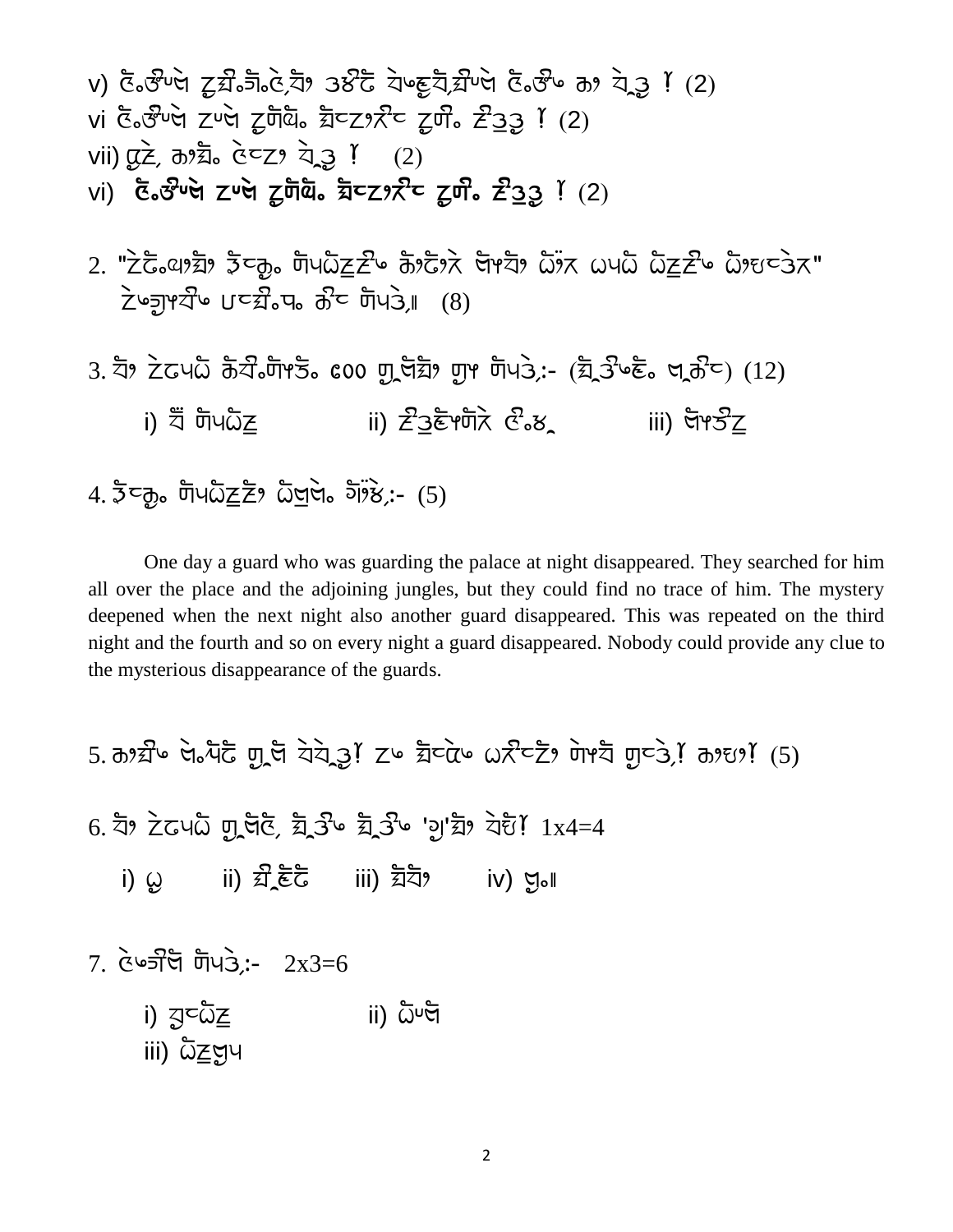8. Z 384 ตัน 3: 2x2=4

i) ਪੌਨੇਗਿ ਲੌਂ ਕੇ ਕੇ ਕੇਵ੍ਹੋ, ਪਵਪਵ ਟੋਂਅਬੁੱਕੇ, ਹੱਸਲੂ ਖਤੂੜ੍ਹੇ ਕੇ ਕੋਟੂ ਨਾ ਟੇਨੇਯੂਫਾ ਸਿੱਖਤੇ, ii) ঘূঁ $\mathcal{Z}$ , ਤੋਟਨ, ਗੁਰੂਫੋਓ,49, ਗੁਰੂਫੋਓ,ਟੂਚੂਚੇ ਨਾਬ਼, ਬਾਲੇ ਫੋ ਬੋਫੋ?ਟੂਕੇ!

9.  $\vec{z}$   $\vec{z}$   $\vec{z}$   $\vec{z}$   $\vec{z}$   $\vec{z}$   $\vec{y}$   $\vec{y}$   $\vec{z}$   $\vec{z}$   $\vec{z}$   $\vec{z}$   $\vec{z}$   $\vec{z}$   $\vec{z}$   $\vec{z}$   $\vec{z}$   $\vec{z}$   $\vec{z}$   $\vec{z}$   $\vec{z}$   $\vec{z}$   $\vec{z}$   $\vec{z}$   $\vec{z}$   $\vec{z}$   $\vec{z}$   $\$ 

 $Z$ . ต้นxx5.  $c$ υલ टूल วูหอิบต टॅली ( ) ลื. ส 5ัหอ มิ 2 2 ส 2 ส 513 32 i)  $\bar{\alpha} \bar{\epsilon}$  ii) ຫັບਤੁષ્છુ૧ iii) ટ્રુαે $\bar{\alpha}$ 622 iv)  $\bar{\alpha} \bar{\delta}$ 

α. αੋਹੁਫ਼ੋਟਿੰ∾ ਰාਬ ਰੇ ਰੌਦਯੋਲਾ<u>ਟ</u>ਨੋ ਤੇਵਲੈਬੋ ਚੌਂਯੇਫਾ਼?

i) पेऊँ  $\alpha$ टउंच्रै, ५३ँच्रै, ii) αz͡ຮີີີເລັົົ້<sup>4</sup>ວີ້ສື່ iii) पेंऊँ ये पट्टा पर्वेंद्र के iv) पारी पट्टा प्रविद्ध पर्वेंद्र बा

ਲ. ਪੌਨੀਗ $\delta$ ਲੋਟਿੰਕਾਂ ਡੈਟਨੂੰ ਪਟਪਟਟੀ ਬੋਪਲੇਖਾਖਾਂ ਟੋਂ,ਬਯੋਂ, ਹੋਂ,ਲੂ ਖਤੂਤੂਬੈਂ, ਪਤੇ!

- i)  $\bar{z}$ সি $\bar{x}$  మనియోశు $\underline{z}$   $\bar{z}$ чэ $\bar{s}$ учи $\bar{s}$ े टू $\bar{c}$   $\bar{z}$   $\bar{c}$
- ii) ਟੋਤੀਨ ੋਨੇਟੋ?ਭੁਯੰ੪?ਟ ਟੰਪਤ. ਖ਼ਯੰੋੇਚ ਟ੍ਰਟੁਪਲੈ ਬੇਂਅ
- iii) टॅजेरी ३ ईस्था<u>ट</u> टीपउ ४५मी ले टूटाटुणी उँश
- iv) ਟੋਕੀਨ ਲੈਂਗੀਲਾ<u>ਟ</u> ਟੀਪਤੇ ਲਪਯੀੰਕੀ ਟੂਟੂਪਲੈ ਬੋਆ
- <u>ය. 'ਤੇਂਪਖੀ ਟੀੱਗਮ ਹਮੂਐਂਟੀ ਨੇ ਵਿੱਚ ਗਿਆਨੀਟਟੀ ਵਿੱਚ ਕੋ ਅਤੇ ਸਿੱਖ ਕੀ ਟਿੱਪ ਨੂੰ ਕ</u>  $\tilde{Z}$ এুই বৈদ্যুঁঢ়া, লুৰ্সীত য়াঁওঁলুলৈ ওঁওঠি গাঁওঁয়ুঁৱ এই!

 $i)$   $\sqrt{VQ}$ ii) ⊌۳۷ه איז (iii) איז (iii

 $10.55$   $\bar{z}$   $\bar{z}$   $\bar{z}$   $\bar{y}$   $\bar{y}$   $\bar{y}$   $\bar{z}$   $\bar{z}$   $\bar{z}$   $\bar{z}$   $\bar{z}$   $\bar{z}$   $\bar{y}$  $2+2=4$ 

i) ਤੈਂ ਟੇਗੋ, ਟੌਪਰੈਂ, ਬੀਪਲ ਟਰਬੀ ਹੈ ਅਸੀਂ ਬੀਪਲ ਹੈ ਕਿ ਕਿ ਕਿ ਸੁਰੱਖ ਹੈ ii) उष्टुला यूँ उँ कि लेप ये द्रया दे यूँ ये यूँट रास्टा